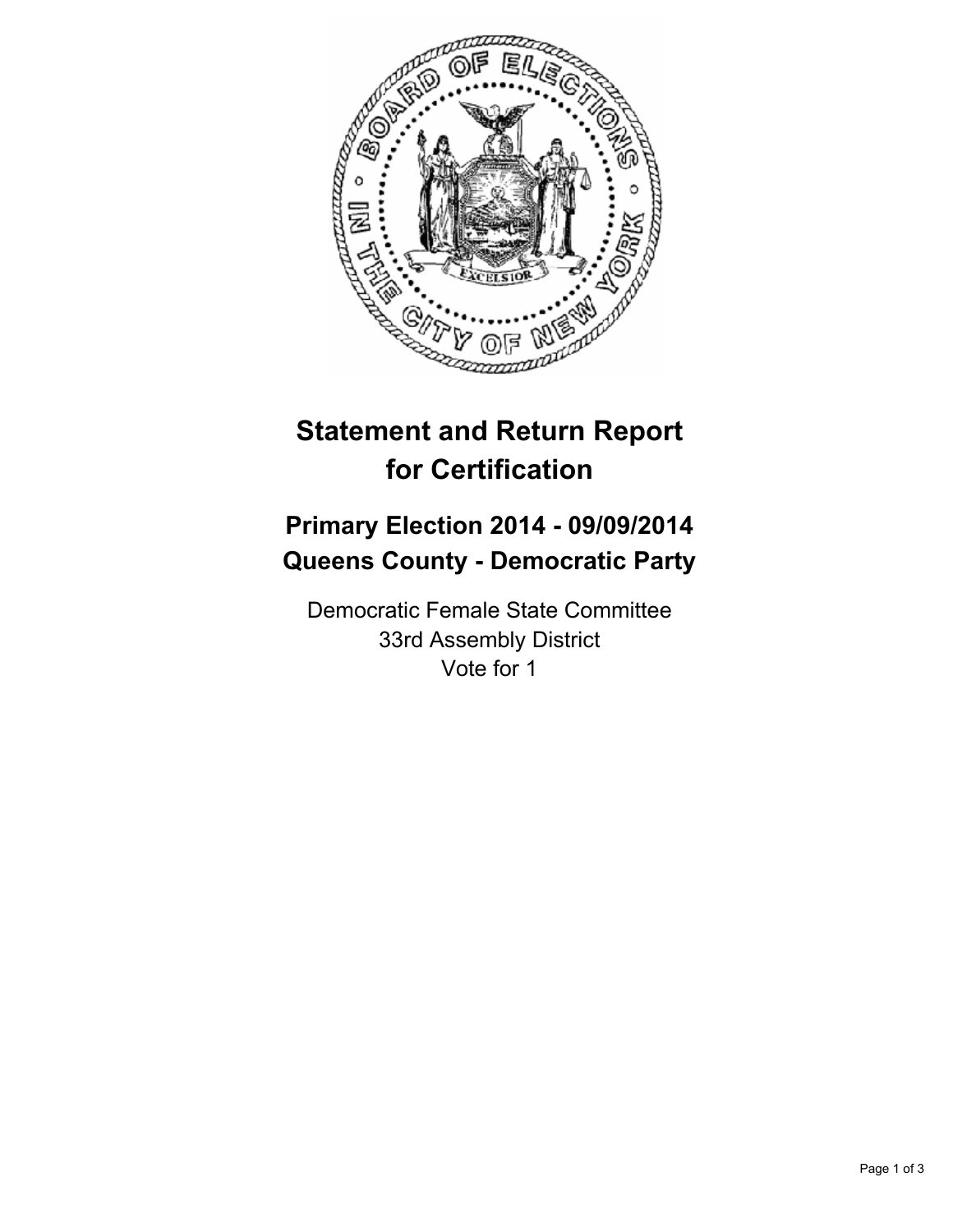

## **Assembly District 33**

| <b>PUBLIC COUNTER</b>                                    | 6,397        |
|----------------------------------------------------------|--------------|
| <b>EMERGENCY</b>                                         | 0            |
| ABSENTEE/MILITARY                                        | 177          |
| <b>FEDERAL</b>                                           | 0            |
| <b>SPECIAL PRESIDENTIAL</b>                              | $\Omega$     |
| <b>AFFIDAVIT</b>                                         | 30           |
| <b>Total Ballots</b>                                     | 6,604        |
| Less - Inapplicable Federal/Special Presidential Ballots | 0            |
| <b>Total Applicable Ballots</b>                          | 6,604        |
| <b>SABINE FRENCH</b>                                     | 1,580        |
| ANN T. WILKINSON                                         | 3,012        |
| ANN T. WIKINSON (WRITE-IN)                               | 1            |
| CHRISTOPHER GERAGHTY (WRITE-IN)                          | 1            |
| DAVID FENNELL (WRITE-IN)                                 | $\mathbf{1}$ |
| DORITA CLARKE (WRITE-IN)                                 | 3            |
| JOAN RIVERS (WRITE-IN)                                   | $\mathbf{1}$ |
| LAURA ROSLIN (WRITE-IN)                                  | 1            |
| MAJOIA FISHER (WRITE-IN)                                 | 1            |
| MAYARM HANLY (WRITE-IN)                                  | $\mathbf{1}$ |
| PATTY SALAN (WRITE-IN)                                   | $\mathbf{1}$ |
| ROSEMARY PARKER (WRITE-IN)                               | 1            |
| ROSETTA MORETTA (WRITE-IN)                               | 1            |
| SHANNON DUNCAN (WRITE-IN)                                | 1            |
| UNATTRIBUTABLE WRITE-IN (WRITE-IN)                       | 3            |
| ZEPHYR TEACHOUT (WRITE-IN)                               | 1            |
| <b>Total Votes</b>                                       | 4,610        |
| Unrecorded                                               | 1,994        |